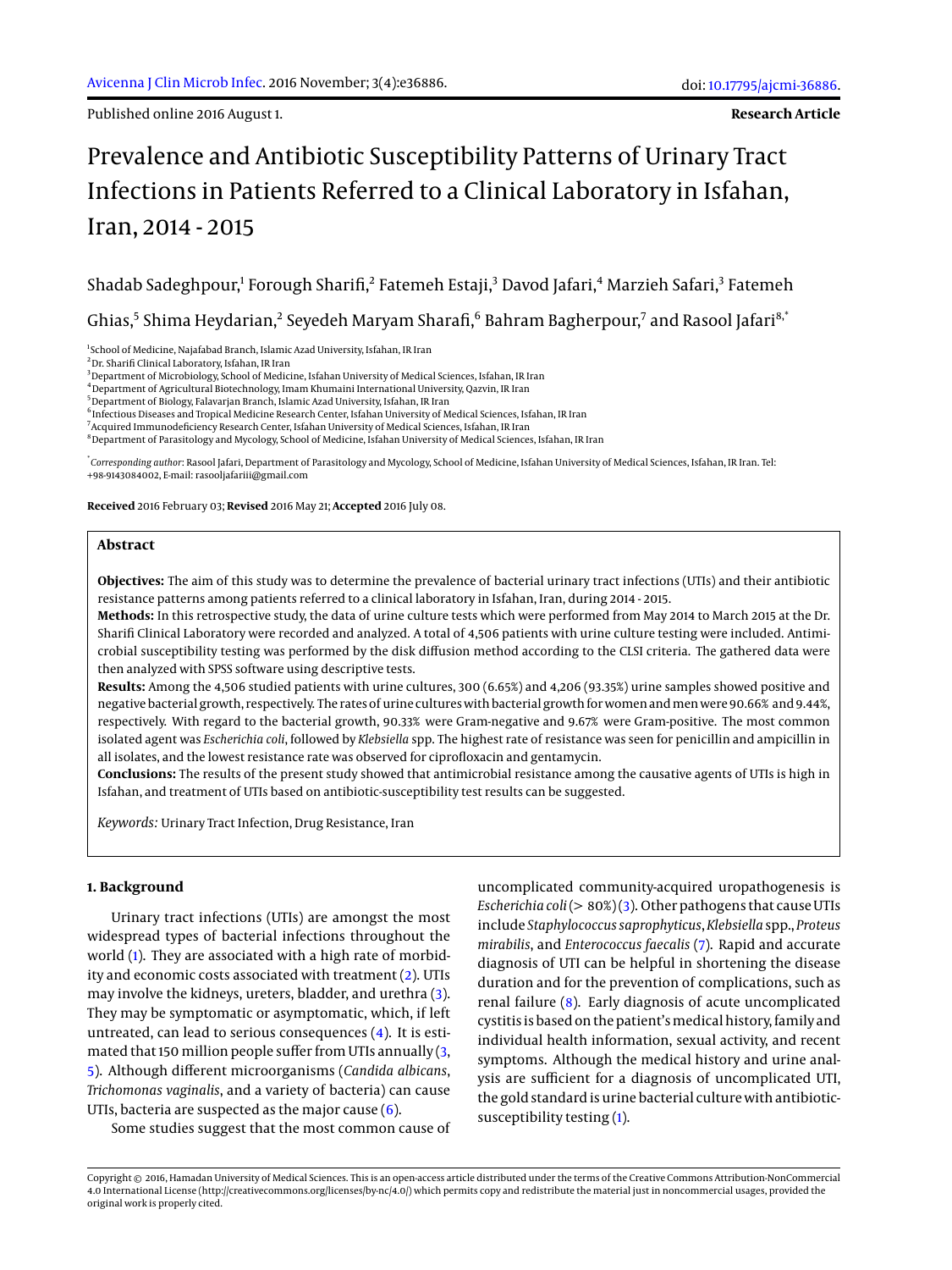Treatment of UTI is based on the usage of broadspectrum antibiotics. Excessive use of antimicrobial agents has led to growing antibiotic resistance in recent years, which has become a worldwide health problem [\(9,](#page-3-6) [10\)](#page-3-7). The emergence of drug-resistant bacterial strains, as well as the high frequency of UTIs, has resulted in the need for a better understanding of these infections and the development of new treatment strategies [\(1\)](#page-2-0).

## **2. Objectives**

The aim of this study was to determine the causative agents of UTI and antibiotic sensitivity of the isolates in patients referred to the Dr. Sharifi clinical laboratory of Isfahan, Iran.

### **3. Methods**

#### *3.1. Study Population*

The retrospective study was conducted on the recorded data from urine cultures of patients referred to the Dr. Sharifi clinical laboratory, Isfahan, Iran, from May 2014 to March 2015. A total of 4,506 urine culture tests from patients suspected to have UTIs were recorded and studied. Samples from adult patients were collected from midstream urine, while samples from children aged < 3 years were obtained using sterile urine bags.

# *3.2. Urine Cultures*

Urine samples were cultured within an hour of sampling. All samples were processed on blood agar and Mac-Conkey agar media, and incubated overnight at 37°C. In negative cases, the samples were incubated for an additional 24 hours. Identification of Gram-negative bacteria was based on standard biochemical tests. Gram-positive bacteria were identified with laboratory tests, including catalase, coagulase, CAMP, and esculin agar. Culturing and identification of the isolates was done based on Bailey and Scott diagnostic microbiological methods. The isolated bacteria were characterized and identified using Gram staining and biochemical testing. ATCC strains were used for quality assurance [\(11\)](#page-3-8).

#### *3.3. Antibiotic Susceptibility Tests*

Antimicrobial susceptibility tests were performed with the disk diffusion method according to the criteria introduced by the CLSI. The following antibiotics (Pad Tan Teb, Iran) were tested on the positive urine cultures: gentamycin (10  $\mu$ g), nitrofurantoin (300  $\mu$ g), ofloxacin (5  $\mu$ g), co-trimoxazole (trimethoprim sulfamethoxazole; 25  $\mu$ g), penicillin (10  $\mu$ g), cefpodoxime (10  $\mu$ g), cefixime

(5  $\mu$ g), ceftriaxone (30  $\mu$ g), erythromycin (15  $\mu$ g), cefotaxime (30  $\mu$ g), cephalothin (30  $\mu$ g), nalidixic acid (30  $\mu$ g), vancomycin (30  $\mu$ g), and ampicillin (10  $\mu$ g).

#### *3.4. Data Analysis*

Data were analyzed with SPSS software (version 16.2, SPSS Inc., Chicago, IL, USA) through the chi-square, one-way analysis of variance (ANOVA), and Kruskal-Wallis tests.

#### **4. Results**

In the present study, the results of 4,506 urine culture tests were analyzed. In total, 300 (6.65%) and 4,206 (93.35%) samples were positive and negative for bacterial growth, respectively. The rates of positive cultures for women and men were 90.66% (455 samples) and 9.44% (28 samples), respectively. Considering the bacterial growth, 90.33% of the UTIs were caused by Gram-negative bacteria, while 9.67% were Gram-positive. Analysis of the results according to gender showed that although *E. coli* was the predominant isolate in both sexes, its frequency was higher in women (90.79%) compared to men (9.21%). Infections due to *S. saprophyticus*, *P. mirabilis*, and Group D streptococci were observed only in women [\(Table 1\)](#page-2-2).

The rates of antibiotic resistance of bacterial isolates from UTIs are shown in [Table 2.](#page-4-0) *E. coli*, the most prevalent cause of UTI, showed the highest and lowest rates of resistance against ampicillin and nitrofurantoin, respectively. Furthermore, *Klebsiella* spp. were also highly resistant to ampicillin and nalidixic acid. In total, the highest antibiotic resistance was observed against ampicillin and penicillin.

# **5. Discussion**

Several studies have been conducted on the antibiotic resistance patterns of UTIs [\(12](#page-3-9)[-15\)](#page-3-10). According to the results of the present study, the predominant bacteria isolated from urine cultures in both sexes were *E. coli*. The results of 4,506 urine culture tests were analyzed and showed 6.65% of UTI in the humans that were suspected to have UTIs. In addition, there is a higher rate of UTIs in women compared to men, which may be due to the higher number of women referred to the laboratory, as well as the anatomy of the female urogenital system. Furthermore, according to our results, *E. coli* is an important cause of UTIs, and the highest rate of antibiotic resistance was observed against ampicillin, erythromycin and penicillin, while the lowest resistance was seen for nitrofurantoin and gentamycin.

In this study, no *E. coli* isolate was observed to be sensitive to ampicillin, vancomycin, erythromycin and penicillin. In the study carried out by Linhares et al. (2013), the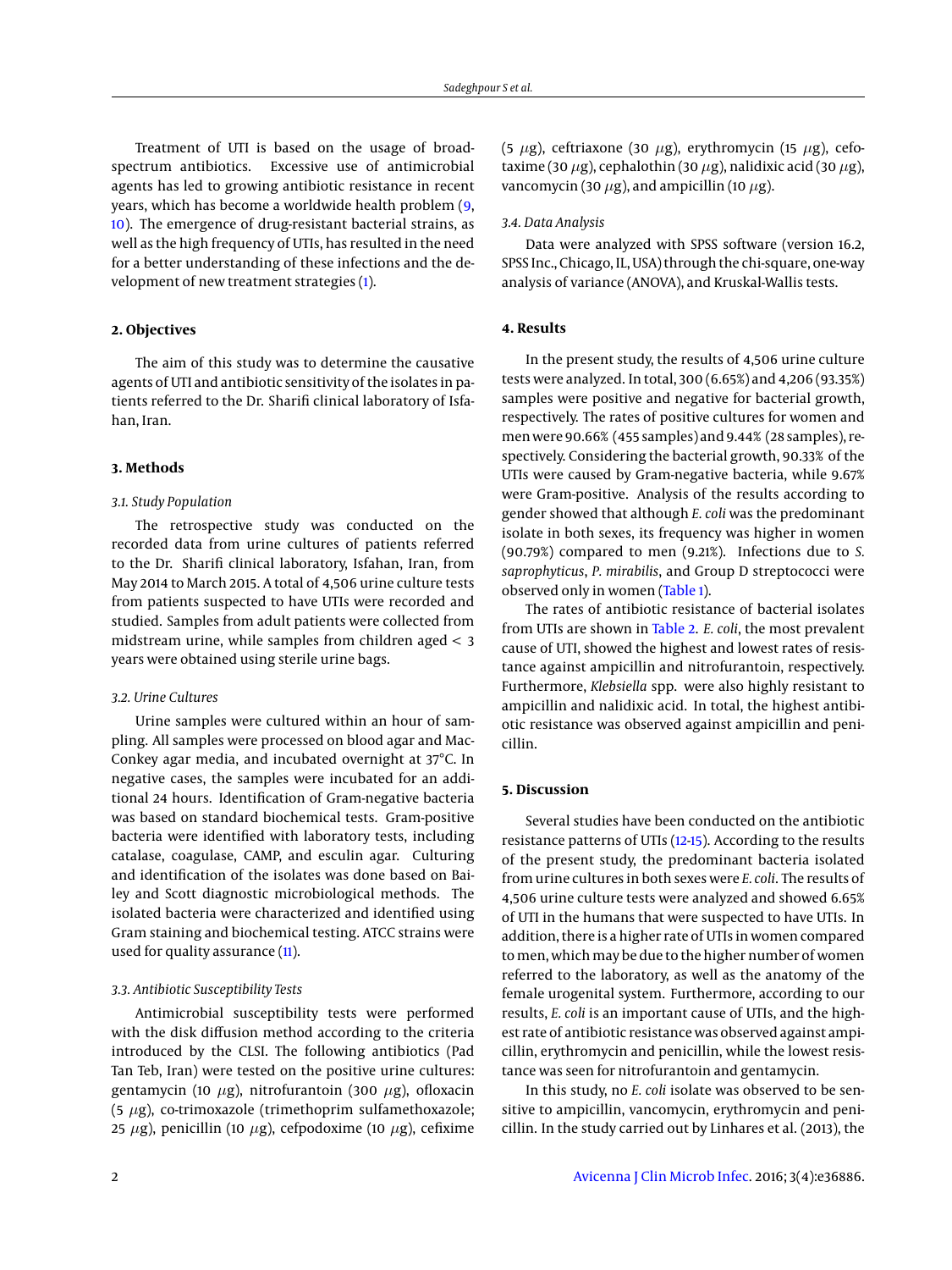<span id="page-2-2"></span>**Table 1.** Bacterial Isolates From Urinary Tract Infections

| <b>Isolated Bacteria</b>      | Bacterial Growth N(%) | <b>Sex</b>   |                | Mean Age (yrs) |  |
|-------------------------------|-----------------------|--------------|----------------|----------------|--|
|                               |                       | Female       | Male           |                |  |
| S. aureus                     | 18(0.4)               | 17           | $\mathbf{1}$   | 35.06          |  |
| S. saprophyticus              | 10(0.22)              | 10           | $\mathbf 0$    | 32.14          |  |
| E. coli                       | 163(3.62)             | 148          | 15             | 38.19          |  |
| Klebsiella spp.               | 81(1.8)               | 72           | $\overline{9}$ | 29.57          |  |
| P. mirabilis                  | 5(0.11)               | 5            | $\bf{0}$       | 32.40          |  |
| Citrobacter spp.              | 14(0.31)              | $11\,$       | 3              | 47.08          |  |
| Enterobacter spp.             | 8(0.17)               | $\bf8$       | $\bf{0}$       | 41.29          |  |
| Group D streptococci          | 1(0.02)               | $\mathbf{1}$ | $\bf{0}$       | 72             |  |
| <b>Total bacterial growth</b> | 300(6.65)             | 272 (90.66)  | 28(9.44)       | 36.62          |  |
| No bacterial growth           | 4,206 (93.35)         |              |                |                |  |
| Total                         | 4,506                 |              |                |                |  |
| P value                       |                       | 0.449        |                | 0.153          |  |

resistance rates against penicillin and co-trimoxazole were reported as 3% and 25.9%, respectively [\(2\)](#page-2-1). With regard to *E. coli*, the rate of resistance against co-trimoxazole in the report from Kalantar et al., (2008) was 85.9% [\(16\)](#page-3-11), which is higher than that in our study. In another study on UTIs in children, the lowest resistance rate of *E. coli* was reported against ciprofloxacin [\(17\)](#page-3-12), which is close to the findings of the present study.

Most of the antibiotic resistance of bacteria involved in UTIs is reported against ampicillin [\(18,](#page-3-13) [19\)](#page-3-14). In the present study, the overall frequency of resistance to ampicillin (85.5%) was considerably higher than that in a previous study from Turkey by Yuksel et al. (2006) [\(13\)](#page-3-15). For *Klebsiella* spp. and *Proteus mirabilis*, high rates of antibiotic resistance were observed for nalidixic acid and tetracycline, respectively. Similar studies in Iran showed different results regarding the antibiotic-sensitivity patterns in UTIs [\(20](#page-3-16)[-23\)](#page-3-17). Khoshbakht et al. (2012) reported a higher rate of positive cultures in women compared to men (88.69% versus 11.3%), which is similar to our findings. They also suggested *E. coli* as the major cause of UTI, showing the highest rate of resistance against cephalothin (88.16%), which is higher compared to our study (54.33%) [\(20\)](#page-3-16). A study carried out by Piranfar et al. (2014) showed *E. coli* as the main cause of UTIs, and it was mostly resistant to co-trimoxazole [\(23\)](#page-3-17). Based on the results of the present study, *E. coli* is the prevalent causative agent of UTI and is highly resistant against ampicillin and erythromycin.

# *5.1. Limitations*

The present study was carried out on the recorded data of patients referred to the Dr. Sharifi Clinical Laboratory in Isfahan, Iran. Thus, the laboratory workup was outside our authority.

# *5.2. Conclusion*

The differences in the prevalence of bacterial UTIs and in the antibiotic resistance patterns in each area demonstrate the importance of antibiotic resistance monitoring programs. Based on the results of the present study, *E. coli* is the most prevalent isolate from UTIs and also ceftriaxone, cefotaxime, and ciprofloxacin are the most effective choices for the treatment of UTIs in the Isfahan area of central Iran.

# **Acknowledgments**

The authors would like to acknowledge the personnel of the Dr. Sharifi Clinical Laboratory, Isfahan, Iran, for their help and contributions.

# **References**

- <span id="page-2-0"></span>1. Barber AE, Norton JP, Spivak AM, Mulvey MA. Urinary tract infections: current and emerging management strategies. *Clin Infect Dis.* 2013;**57**(5):719–24. doi: [10.1093/cid/cit284.](http://dx.doi.org/10.1093/cid/cit284) [PubMed: [23645845\]](http://www.ncbi.nlm.nih.gov/pubmed/23645845).
- <span id="page-2-1"></span>2. Linhares I, Raposo T, Rodrigues A, Almeida A. Frequency and antimicrobial resistance patterns of bacteria implicated in community urinary tract infections: a ten-year surveillance study (2000-2009). *BMC Infect Dis.* 2013;**13**:19. doi: [10.1186/1471-2334-13-19.](http://dx.doi.org/10.1186/1471-2334-13-19) [PubMed: [23327474\]](http://www.ncbi.nlm.nih.gov/pubmed/23327474).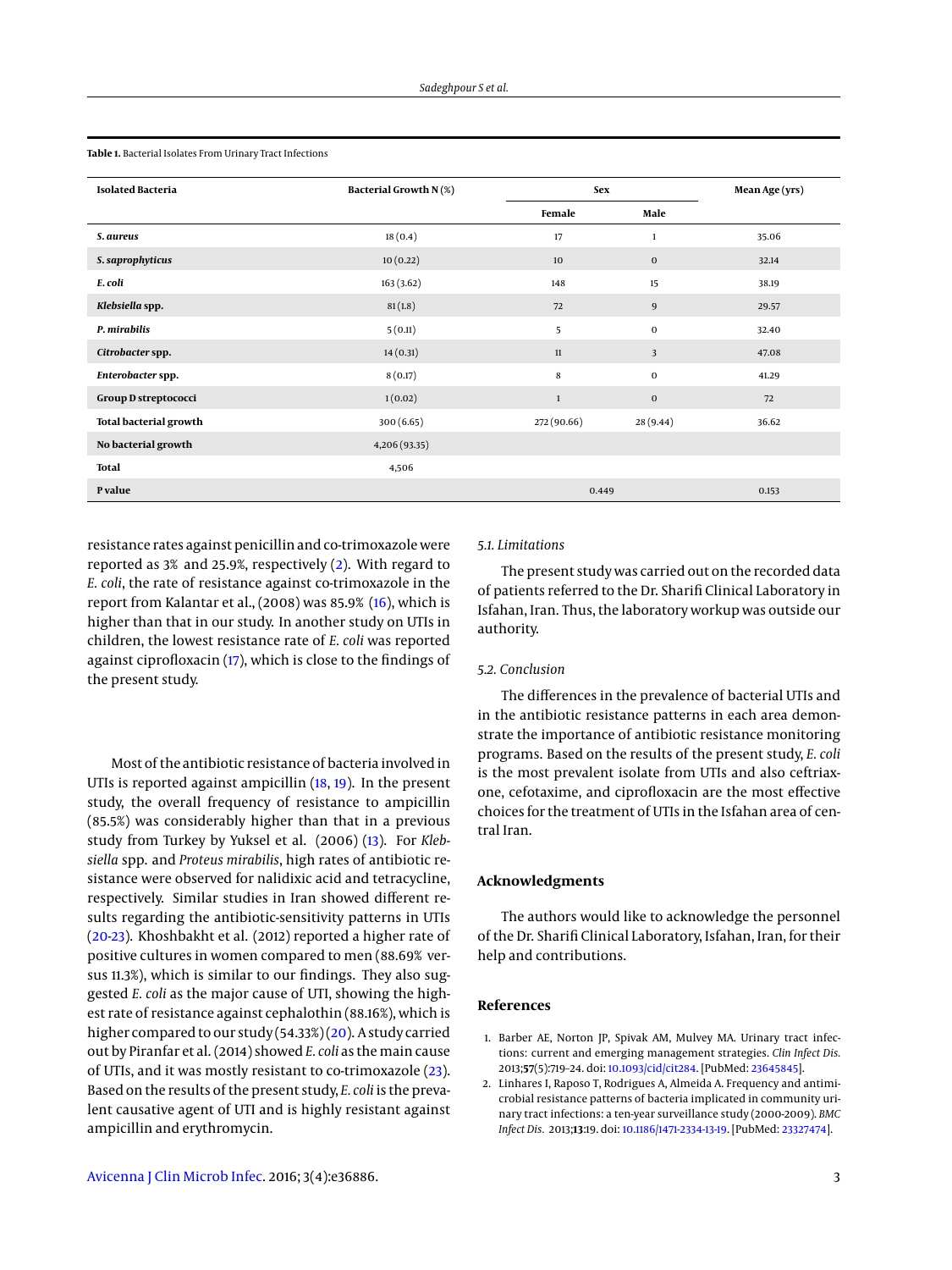- <span id="page-3-0"></span>3. Dielubanza EJ, Schaeffer AJ. Urinary tract infections in women. *Med Clin North Am.* 2011;**95**(1):27–41. doi: [10.1016/j.mcna.2010.08.023.](http://dx.doi.org/10.1016/j.mcna.2010.08.023) [PubMed: [21095409\]](http://www.ncbi.nlm.nih.gov/pubmed/21095409).
- <span id="page-3-1"></span>4. Pezzlo M. Detection of urinary tract infections by rapid methods. *Clin Microbiol Rev.* 1988;**1**(3):268–80. [PubMed: [3058296\]](http://www.ncbi.nlm.nih.gov/pubmed/3058296).
- <span id="page-3-2"></span>5. Gonzalez CM, Schaeffer AJ. Treatment of urinary tract infection: what's old, what's new, and what works. *World J Urol.* 1999;**17**(6):372– 82. [PubMed: [10654368\]](http://www.ncbi.nlm.nih.gov/pubmed/10654368).
- <span id="page-3-3"></span>6. Bonadio M, Meini M, Spitaleri P, Gigli C. Current microbiological and clinical aspects of urinary tract infections. *Eur Urol.* 2001;**40**(4):439– 44. [PubMed: [11713400\]](http://www.ncbi.nlm.nih.gov/pubmed/11713400) discussion 445.
- <span id="page-3-4"></span>7. Ronald A. The etiology of urinary tract infection: traditional<br>and emerging pathogens. *Dis Mon.* 2003;49(2):71-82. doi: and emerging pathogens. Dis Mon. [10.1067/mda.2003.8.](http://dx.doi.org/10.1067/mda.2003.8) [PubMed: [12601338\]](http://www.ncbi.nlm.nih.gov/pubmed/12601338).
- <span id="page-3-5"></span>8. Wayne PA. Performance standards for antimicrobial susceptibility testing. *Ninth informational supplement NCCLS document M100-S9. National committee for clinical laboratory standards.* 2008:120–6.
- <span id="page-3-6"></span>9. Biswas D, Gupta P, Prasad R, Singh V, Arya M, Kumar A. Choice of antibiotic for empirical therapy of acute cystitis in a setting of high antimicrobial resistance. *Indian J Med Sci.* 2006;**60**(2):53–8. [PubMed: [16505574\]](http://www.ncbi.nlm.nih.gov/pubmed/16505574).
- <span id="page-3-7"></span>10. Schaeffer AJ. The expanding role of fluoroquinolones. *Am J Med.* 2002;**113 Suppl 1A**:45S–54S. [PubMed: [12113871\]](http://www.ncbi.nlm.nih.gov/pubmed/12113871).
- <span id="page-3-8"></span>11. Tille P. Bailey and Scott's diagnostic microbiology. Elsevier Health Sci; 2013.
- <span id="page-3-9"></span>12. De Vecchi E, Sitia S, Romano CL, Ricci C, Mattina R, Drago L. Aetiology and antibiotic resistance patterns of urinary tract infections in the elderly: a 6-month study. *J Med Microbiol.* 2013;**62**(Pt 6):859–63. doi: [10.1099/jmm.0.056945-0.](http://dx.doi.org/10.1099/jmm.0.056945-0) [PubMed: [23475904\]](http://www.ncbi.nlm.nih.gov/pubmed/23475904).
- <span id="page-3-15"></span>13. Yuksel S, Ozturk B, Kavaz A, Ozcakar ZB, Acar B, Guriz H, et al. Antibiotic resistance of urinary tract pathogens and evaluation of empirical treatment in Turkish children with urinary tract infections. *Int J Antimicrob Agents.* 2006;**28**(5):413–6. doi: [10.1016/j.ijantimicag.2006.08.009.](http://dx.doi.org/10.1016/j.ijantimicag.2006.08.009) [PubMed: [17000085\]](http://www.ncbi.nlm.nih.gov/pubmed/17000085).
- 14. Hidron AI, Edwards JR, Patel J, Horan TC, Sievert DM, Pollock DA, et al. NHSN annual update: antimicrobial-resistant pathogens associated with healthcare-associated infections: annual summary of data reported to the National Healthcare Safety Network at the Centers for

Disease Control and Prevention, 2006-2007. *Infect Control Hosp Epidemiol.* 2008;**29**(11):996–1011. doi: [10.1086/591861.](http://dx.doi.org/10.1086/591861) [PubMed: [18947320\]](http://www.ncbi.nlm.nih.gov/pubmed/18947320).

- <span id="page-3-10"></span>15. Gupta K, Sahm DF, Mayfield D, Stamm WE. Antimicrobial resistance among uropathogens that cause community-acquired urinary tract infections in women: a nationwide analysis. *Clin Infect Dis.* 2001;**33**(1):89–94. doi: [10.1086/320880.](http://dx.doi.org/10.1086/320880) [PubMed: [11389500\]](http://www.ncbi.nlm.nih.gov/pubmed/11389500).
- <span id="page-3-11"></span>16. Kalantar E, esmaeel Motlagh M, Lornejad H, Reshadmanesh N. Prevalence of urinary tract pathogens and antimicrobial susceptibility patterns in children at hospitals in Iran.*Arch ClinInfect Dis.* 2008;**3**(3):149– 153.
- <span id="page-3-12"></span>17. Sharifian M, Karimi A, Tabatabaei SR, Anvaripour N. Microbial sensitivity pattern in urinary tract infections in children: a single center experience of 1,177 urine cultures. *Jpn J Infect Dis.* 2006;**59**(6):380–2. [PubMed: [17186957\]](http://www.ncbi.nlm.nih.gov/pubmed/17186957).
- <span id="page-3-13"></span>18. Haller M, Brandis M, Berner R. Antibiotic resistance of urinary tract pathogens and rationale for empirical intravenous therapy. *Pediatr Nephrol.* 2004;**19**(9):982–6. doi: [10.1007/s00467-004-1528-7.](http://dx.doi.org/10.1007/s00467-004-1528-7) [PubMed: [15221429\]](http://www.ncbi.nlm.nih.gov/pubmed/15221429).
- <span id="page-3-14"></span>19. Ladhani S, Gransden W. Increasing antibiotic resistance among urinary tract isolates. *Arch Dis Child.* 2003;**88**(5):444–5. [PubMed: [12716722\]](http://www.ncbi.nlm.nih.gov/pubmed/12716722).
- <span id="page-3-16"></span>20. Khoshbakht R, Salimi A, Shirzad Aski H, Keshavarzi H. Antibiotic Susceptibility of Bacterial Strains Isolated From Urinary Tract Infections in Karaj, Iran. *Jundishapur J Microbiol.* 2012;**6**(1):86–90. doi: [10.5812/jjm.4830.](http://dx.doi.org/10.5812/jjm.4830)
- 21. Mansour A, Manijeh M, Zohreh P. Study of bacteria isolated from urinary tract infections and determination of their susceptibility to antibiotics. *Jundishapur J Microbiol.* 2009;**2009**(3):118–23.
- 22. Mirsoleymani SR, Salimi M, Shareghi Brojeni M, Ranjbar M, Mehtarpoor M. Bacterial pathogens and antimicrobial resistance patterns in pediatric urinary tract infections: a four-year surveillance study (2009-2012). *Int J Pediatr.* 2014;**2014**:126142. doi: [10.1155/2014/126142.](http://dx.doi.org/10.1155/2014/126142) [PubMed: [24959183\]](http://www.ncbi.nlm.nih.gov/pubmed/24959183).
- <span id="page-3-17"></span>23. Piranfar V, Mirnejad R, Erfani M. Incidence and Antibiotic Susceptibility Pattern of Most Common Bacterial Pathogen Causing Urinary Tract Infection (UTI) in Tehran, Iran, 2012-2013. *Int J Enter Pathog.* 2014;**2**(1):AA–SS. doi: [10.17795/ijep15490.](http://dx.doi.org/10.17795/ijep15490)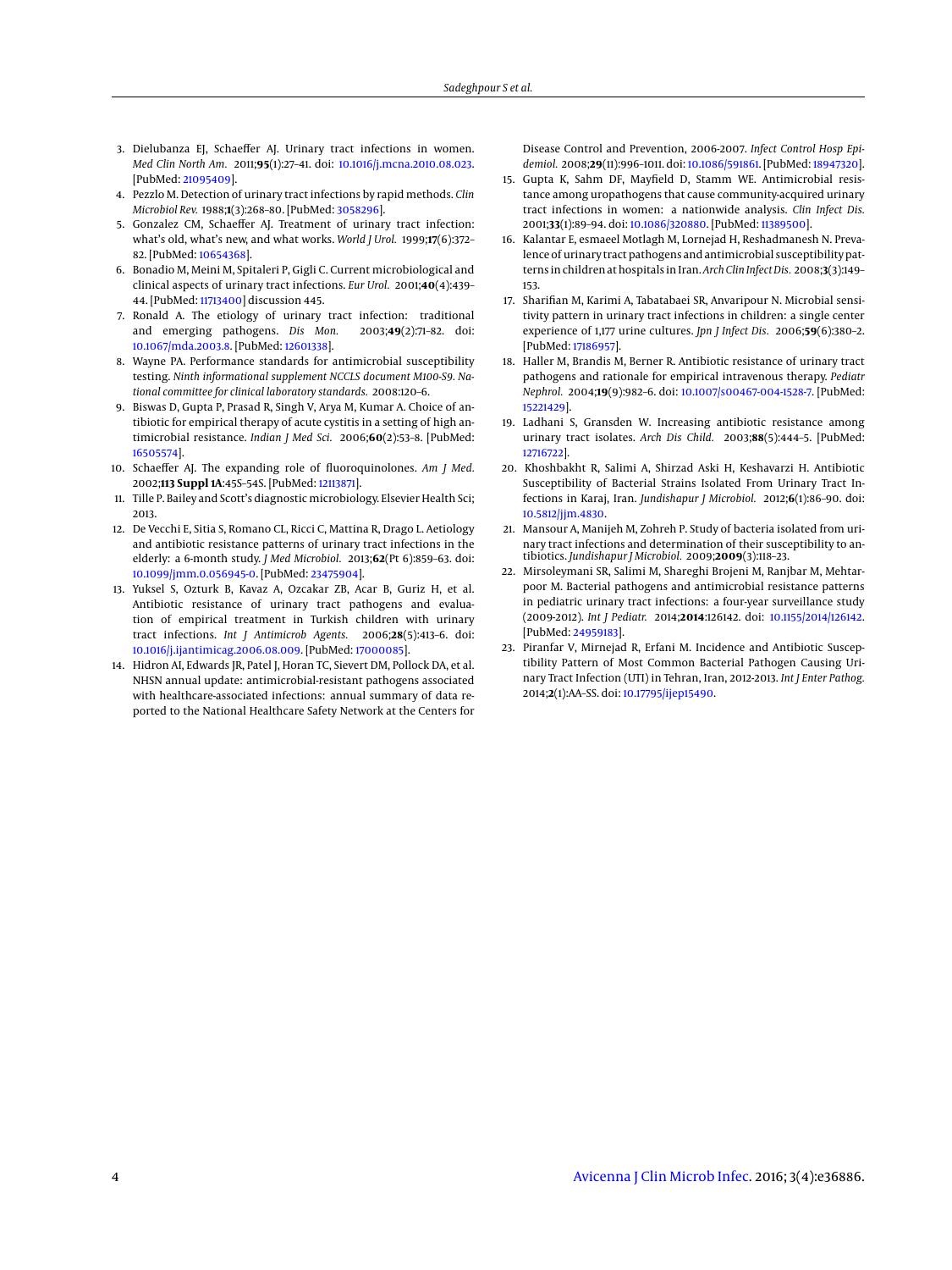|                    | S. aureus        | S. sapro-<br>phyticus   | E. coli          | Klebsiella<br>spp. | P. mirabilis   | Citrobacter<br>spp.     | Enterobacter<br>spp.    | <b>Group D</b><br>strepto-<br>cocci | Total      | P value |
|--------------------|------------------|-------------------------|------------------|--------------------|----------------|-------------------------|-------------------------|-------------------------------------|------------|---------|
| Gentamycin         |                  |                         |                  |                    |                |                         |                         |                                     |            | 0.591   |
| $\mathsf S$        | $\sqrt{6}$       | $5\phantom{.0}$         | 51               | $18\,$             | $\bf{0}$       | $\bf{4}$                | $\overline{2}$          | $\rm ND$                            | 86 (42.36) |         |
| $\rm I$            | 3                | $\pmb{0}$               | 45               | 28                 | $\bf{4}$       | $\overline{7}$          | $\overline{\bf 4}$      | ND                                  | 91 (44.82) |         |
| ${\mathbb R}$      | $1\,$            | $\sqrt{2}$              | $15\,$           | $5\phantom{.0}$    | $1\,$          | $1\,$                   | $1\,$                   | $\rm ND$                            | 26(12.8)   |         |
| Nitrofurantoin     |                  |                         |                  |                    |                |                         |                         |                                     |            | $<001$  |
| $\mathsf S$        | $\boldsymbol{9}$ | $\sqrt{2}$              | 57               | $\,$ 8 $\,$        | $\mathbf 0$    | $\bf{4}$                | $\overline{\mathbf{4}}$ | $\,1$                               | 58 (39.45) |         |
| $\rm I$            | $1\,$            | $\mathbf 2$             | 35               | 19                 | $\bf{4}$       | $\overline{7}$          | $\mathbf 0$             | $\mathbf 0$                         | 68 (46.25) |         |
| ${\bf R}$          | $\mathbf 0$      | $\boldsymbol{0}$        | 6                | $14\,$             | $1\,$          | $\,1\,$                 | $1\,$                   | $\mathbf 0$                         | 21(14.28)  |         |
| Ofloxacin          |                  |                         |                  |                    |                |                         |                         |                                     |            | 0.158   |
| $\mathsf S$        | $\,1\,$          | $\boldsymbol{0}$        | 33               | $12\,$             | $1\,$          | $\overline{\mathbf{4}}$ | $\overline{a}$          | $\mathbf 0$                         | 53(48.18)  |         |
| $\rm I$            | $\mathbf 1$      | $\mathbf{1}$            | $12\,$           | 6                  | $\,1\,$        | $\overline{\bf 4}$      | $\bf{0}$                | $\mathbf 0$                         | 25 (22.72) |         |
| ${\mathbb R}$      | $\overline{2}$   | $\overline{3}$          | $18\,$           | 5                  | $1\,$          | $\mathbf{1}$            | $\mathbf{1}$            | $\mathbf{1}$                        | 32 (29.09) |         |
| Co-<br>trimoxazole |                  |                         |                  |                    |                |                         |                         |                                     |            | 0.041   |
| $\mathsf S$        | $\sqrt{5}$       | $\sqrt{3}$              | 29               | 24                 | $\mathbf 0$    | $\overline{5}$          | $\overline{2}$          | $\mathbf 0$                         | 68 (37.56) |         |
| $\;$ I             | $\mathbf 1$      | $\,1\,$                 | 15               | $\bf8$             | $\mathbf 0$    | $\overline{a}$          | $\mathbf 0$             | $\mathbf 1$                         | 27 (14.91) |         |
| ${\mathbb R}$      | $\bf8$           | $\overline{\mathbf{3}}$ | 52               | $14\,$             | $\overline{2}$ | $\mathbf{3}$            | $\overline{\mathbf{4}}$ | $\mathbf 0$                         | 86 (47.51) |         |
| Tetracycline       |                  |                         |                  |                    |                |                         |                         |                                     |            | 0.165   |
| $\mathsf S$        | $\mathbf 0$      | $\mathbf 0$             | $\mathbf{3}$     | $\mathbf{3}$       | $\mathbf 0$    | ${\rm ND}$              | ND                      | $\rm ND$                            | 6(14.63)   |         |
| $\rm I$            | 5                | $\mathbf 0$             | 6                | $\overline{a}$     | $\mathbf 0$    | $\rm ND$                | $\rm ND$                | $\rm ND$                            | 13(31.7)   |         |
| ${\mathbb R}$      | $\overline{2}$   | $\,2$                   | $\boldsymbol{9}$ | $\sqrt{6}$         | $\mathbf{3}$   | $\rm ND$                | ND                      | $\rm ND$                            | 22(53.65)  |         |
| Penicillin         |                  |                         |                  |                    |                |                         |                         |                                     |            | 0.021   |
| $\mathsf S$        | $\mathbf{3}$     | $\mathbf 0$             | $\mathbf 0$      | $\rm ND$           | $\rm ND$       | $\rm ND$                | $\rm ND$                | $\rm ND$                            | 3(20)      |         |
| $\rm I$            | $\mathbf 0$      | $\bf{0}$                | $\mathbf 1$      | $\rm ND$           | ND             | ND                      | <b>ND</b>               | $\rm ND$                            | 1(6.66)    |         |
| ${\mathbb R}$      | $\sqrt{6}$       | $\overline{3}$          | $\overline{2}$   | $\rm ND$           | $\rm ND$       | $\rm ND$                | $\rm ND$                | $\rm ND$                            | 11(73.33)  |         |
| Ciprofloxacin      |                  |                         |                  |                    |                |                         |                         |                                     |            | 0.613   |
| $\mathsf S$        | $\sqrt{5}$       | $1\,$                   | 54               | 28                 | $\rm ND$       | $\sqrt{7}$              | $\overline{2}$          | $\rm ND$                            | 97(68.3)   |         |
| $\rm I$            | $\mathbf 0$      | $\bf{0}$                | $\bf8$           | $\bf{4}$           | ND             | 3                       | $\mathbf 0$             | $\rm ND$                            | 25(17.6)   |         |
| ${\mathbb R}$      | $\mathbf 0$      | $\,1$                   | $13\,$           | 5                  | $\rm ND$       | $\mathbf 0$             | $\overline{2}$          | $\rm ND$                            | 20 (14.08) |         |
| Cefixime           |                  |                         |                  |                    |                |                         |                         |                                     |            | 0.194   |
| $\mathsf S$        | $\rm ND$         | $\rm ND$                | $\sqrt{6}$       | 5                  | $\,1\,$        | $\,1\,$                 | $\rm ND$                | $\rm ND$                            | 13 (54.16) |         |
| $\rm I$            | $\rm ND$         | $\rm ND$                | $\mathbf{3}$     | $\,1\,$            | $\,1\,$        | $\boldsymbol{0}$        | $\rm ND$                | $\rm ND$                            | 5(20.83)   |         |
| ${\bf R}$          | $\rm ND$         | $\rm ND$                | 5 <sup>5</sup>   | $1\,$              | $\mathbf 0$    | $\mathbf 0$             | $\rm ND$                | $\rm ND$                            | 6(25)      |         |
| Ceftriaxone        |                  |                         |                  |                    |                |                         |                         |                                     |            | 0.428   |
| $\mathsf S$        | $\,1\,$          | $\mathbf 0$             | ${\bf 28}$       | $10\,$             | $\,1\,$        | $\,1\,$                 | $1\,$                   | $\rm ND$                            | 42(70)     |         |
| $\;$ I             | $\mathbf 0$      | $\,1\,$                 | $1\,$            | $\mathbf 0$        | $\mathbf 0$    | $\mathbf 0$             | $\mathbf 0$             | $\rm ND$                            | 2(3.33)    |         |
| ${\mathbb R}$      | $\mathbf 0$      | $\mathbf 0$             | $\overline{7}$   | $\sqrt{7}$         | $\mathbf 0$    | $\mathbf 0$             | $\mathbf{2}$            | $\rm ND$                            | 16(26.66)  |         |
| Erythromycin       |                  |                         |                  |                    |                |                         |                         |                                     |            | 0.206   |
| $\mathsf S^-$      | $\mathbf{3}$     | $1^{\circ}$             | $\boldsymbol{0}$ | $\boldsymbol{0}$   | $\mathbf 0$    | $\rm ND$                | $\pmb{0}$               | $\mathbf 0$                         | 4(33.33)   |         |

<span id="page-4-0"></span>**Table 2.** Antibiotic Resistance Pattern Among the Studied Bacterial Isolates from Urinary Tract Infections

[Avicenna J Clin Microb Infec.](http://ajcmicrob.com/) 2016; 3(4):e36886. 5